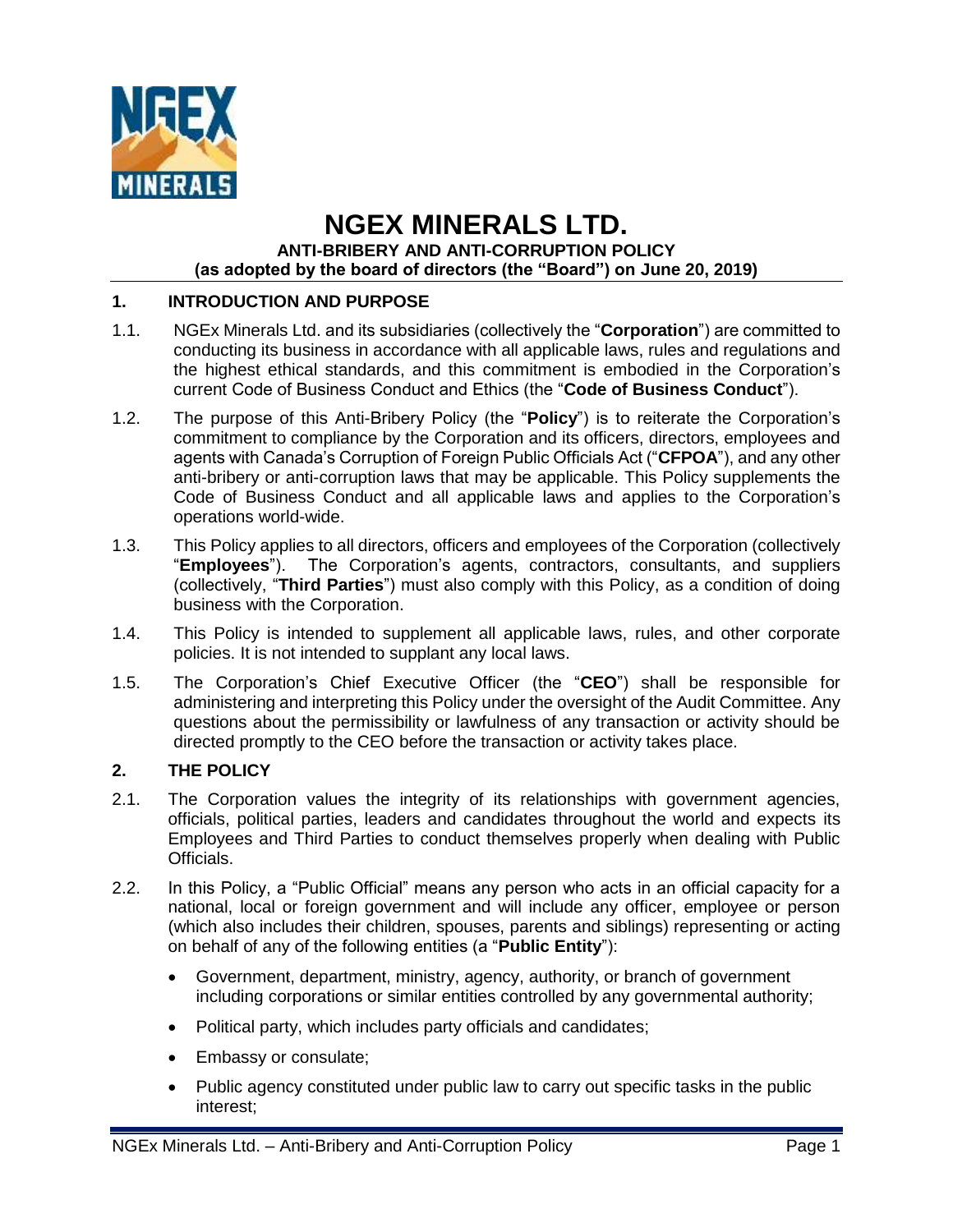- Public enterprise over which a government may directly or indirectly exercise dominant influence.
- A person does not cease to be a Public Official by purporting to act in a private capacity or by the fact that he or she serves without compensation. Below are examples of Public Officials relevant to the Corporation's business:
- Government ministers and their staff;
- Members of legislative bodies;
- Judges, ambassadors, consuls;
- Officials or employees of government departments and agencies such as customs, immigration, environment, mines and tax and other regulatory agencies;
- Employees of state-owned mining companies, or other government-owned or controlled corporations;
- Military and police personnel;
- Political party officials and candidates for political office;
- Governors, mayors, councillors or other members of local government;
- Employees of public international organizations;
- Indigenous leaders;
- Employees of public international organizations and
- Aboriginal band officials.
- 2.3. Any questions about whether a particular person is a Public Official should be directed to the Corporation's CEO.
- 2.4. Except as outlined below under Permitted Activity, this Policy prohibits the offering, giving or paying of money or a "thing of value", directly or indirectly, to a Public Official for the purpose of obtaining or retaining business interests. This includes offering, promising, agreeing to or authorizing such giving or paying. Without limitation, gifts and payments are prohibited when used to persuade a Public Official to influence an official act or decision, carry out or omit any act or provide any improper advantage in order to further the Corporation's business interests. For example, paying money or giving anything of value to a Public Official to obtain a mining license, to have a fine or penalty reduced or settled or to have a contract signed are prohibited.
- 2.5. In this Policy, a "**thing of value**" means any advantage of any kind whether provided with corporate or personal funds. Examples include money, gifts, entertainment, travel or hospitality, kickbacks, loans, rewards, tuition fees for a Public Official's family member, provision of services or facilities for less than full cost, employment or offers of future employment for the Public Official or the Public Official's family members or friends. For example, hiring a family member or friend of a Public Official at the request of the Public Official with a view to gaining favourable treatment from that Public Official in the future is prohibited.
- 2.6. Political contributions are not permitted. Exceptions to this prohibition must be preapproved by the Corporation's CEO and the Chair of the Audit Committee.

### **3. PERMITTED ACTIVITY**

3.1. Circumstances may exist where certain gifts, payments or reimbursements or giving other things of value to Public Officials are permitted. The following provides factors to be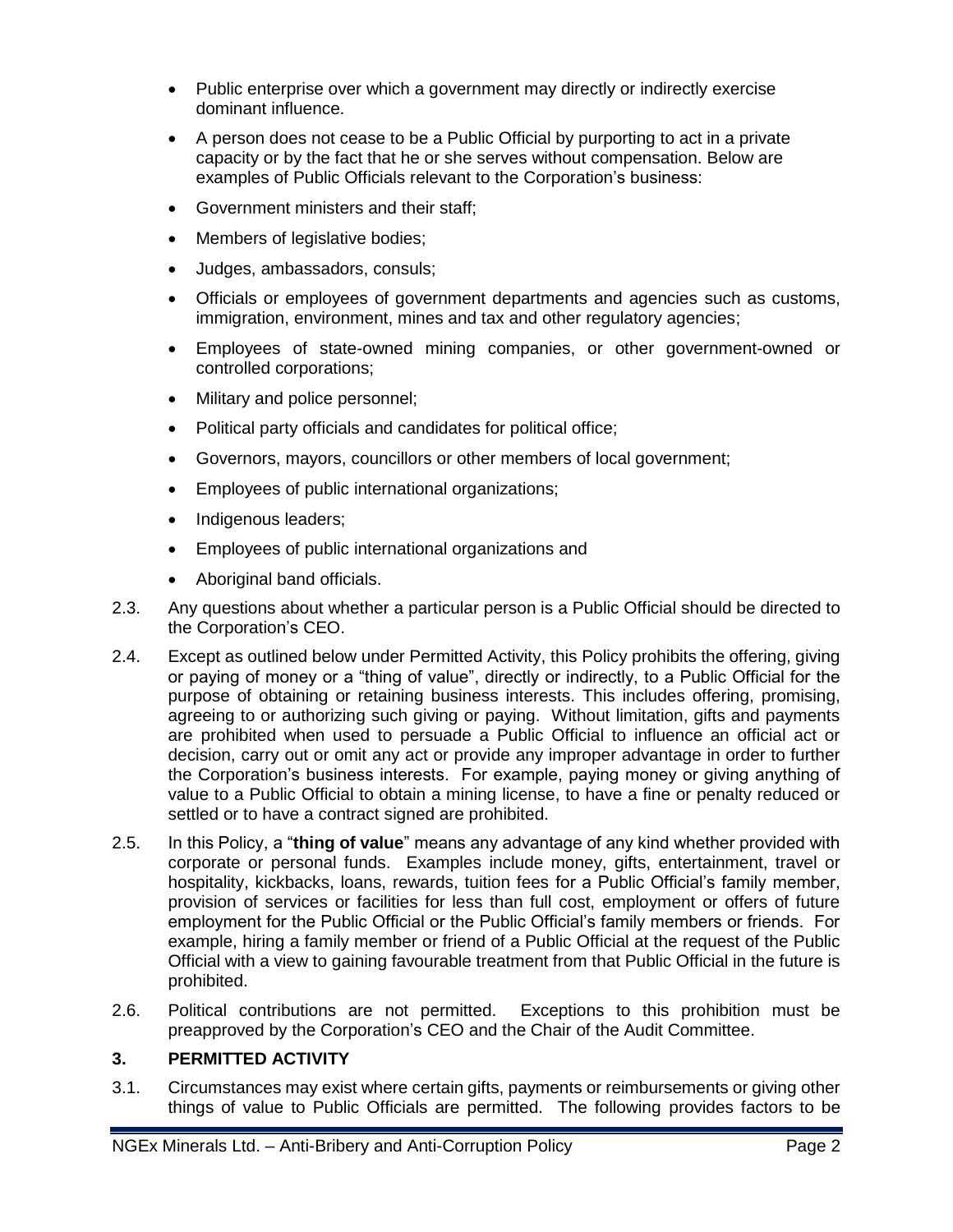applied when determining when it may be acceptable to provide a gift, payment or reimbursement or other thing of value to a Public Official.

- 3.2. The Corporation's CEO may, at his discretion, require that certain permitted gifts, payments or reimbursements or things of value can only be given to a Public Official with the approval of the Public Official's Public Entity.
- 3.3. A gift, payment or other thing of value must be directly related to a legitimate business activity. It must also be reasonable in value and infrequent, and it must be provided in an open and transparent manner. It must also be widely accepted, customarily practiced and permissible under local law.

| Item                           | <b>Factors to be Applied</b>                                                               |
|--------------------------------|--------------------------------------------------------------------------------------------|
| <b>Gifts and Entertainment</b> | Symbolic in nature, customary under the<br>$\bullet$                                       |
|                                | circumstances:                                                                             |
|                                | NEVER cash, stock or other negotiable instruments.<br>$\bullet$                            |
|                                | Cannot be given to affect Public Official's conduct<br>$\bullet$                           |
|                                | Recorded on vendor invoice or Corporation Employee                                         |
|                                | expense report, including details regarding the gift and                                   |
|                                | the identity of the recipient                                                              |
| Hospitality                    | Reasonable in value and not extravagant under the<br>$\bullet$                             |
|                                | circumstances;                                                                             |
|                                | Legitimate business purpose required.<br>$\bullet$                                         |
|                                | Cannot be given to affect Public Official's conduct<br>$\bullet$                           |
|                                | Expense must be recorded on the vendor invoice or<br>$\bullet$                             |
|                                | Employee expense report, including details regarding                                       |
| Travel                         | the expense and the identity of the recipient                                              |
|                                | Costs are in accordance with the Public Official's own<br>$\bullet$<br>travel regulations; |
|                                | Travel takes place directly between the Public Official's<br>$\bullet$                     |
|                                | place of residence and the specific destination for the                                    |
|                                | business visit, unless in exceptional circumstances;                                       |
|                                | Expenses for spouses, family members and friends are<br>$\bullet$                          |
|                                | not permitted;                                                                             |
|                                | Per Diem or cash allowances are not permitted<br>$\bullet$                                 |
|                                | Cannot be given to affect Public Official's conduct.<br>$\bullet$                          |
| Training                       | Training is on a subject matter that is relevant to the<br>$\bullet$                       |
|                                | Corporation's activities.                                                                  |
|                                | Training is carried out in accordance with a written<br>$\bullet$                          |
|                                | contract with the Corporation or with a Third Party;                                       |
|                                | Identified Public Officials for training were selected by<br>$\bullet$                     |
|                                | their superior and reviewed by the Corporation                                             |
|                                | representatives involved in the training, considering the                                  |
|                                | trainee's job function, skills and seniority level.                                        |
|                                | Cannot be give to affect Public Official's conduct.                                        |
| <b>Charitable Donations</b>    | • Permitted in accordance with the Corporation's                                           |
| and Sponsorships               | Delegated Authorities Policy.                                                              |
|                                | Carried out in accordance with a written contract with<br>$\bullet$                        |
|                                | the Corporation or with a Third Party.                                                     |
|                                | Cannot be given to affect Public Official's conduct<br>$\bullet$                           |

3.4. Notwithstanding the foregoing, any Employee can make a payment when demanded to do so if they believe it necessary in order to preserve their health, safety or well-being or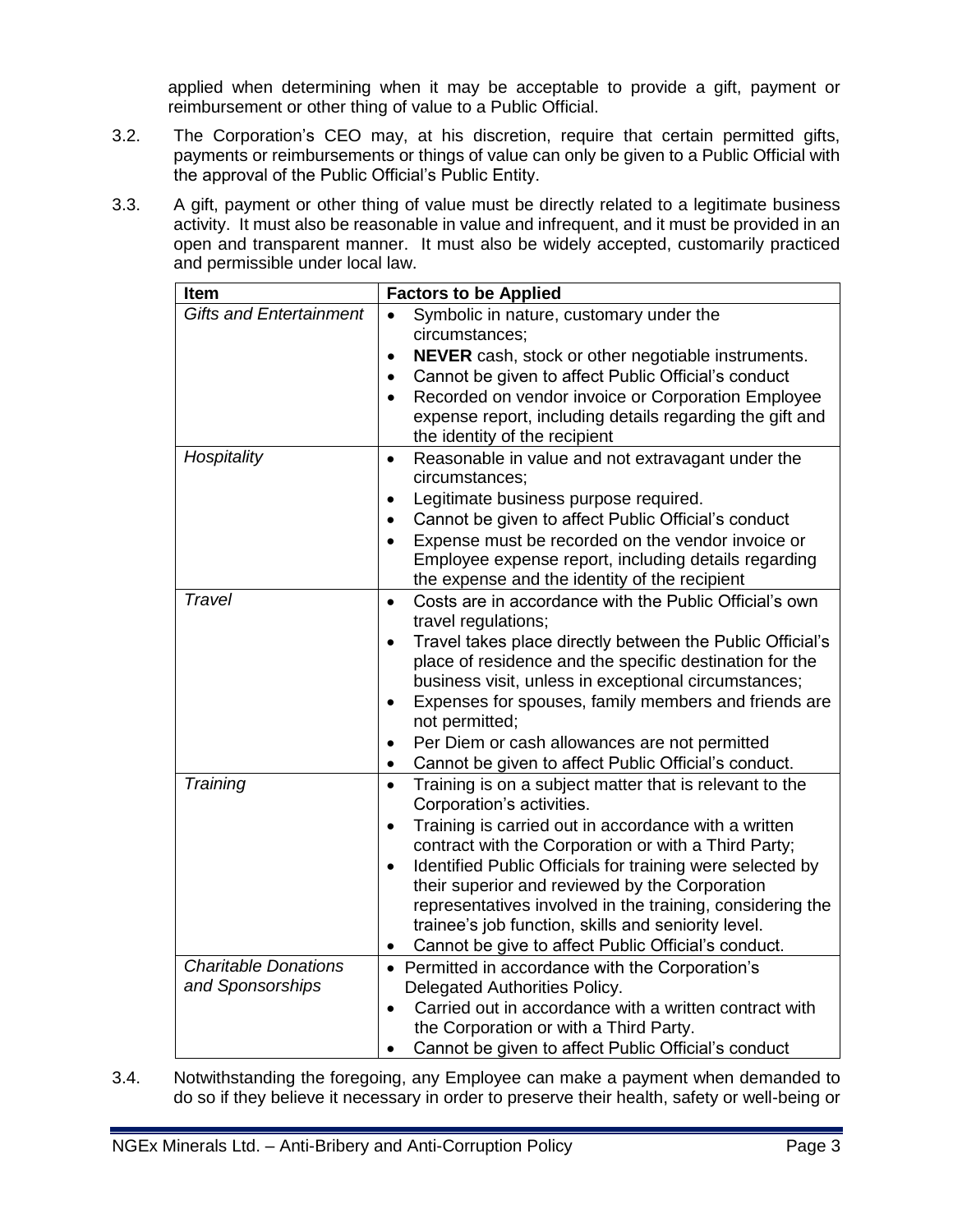that of another Employee. However, payments cannot be made to preserve or safeguard property. Afterwards, the Employee must properly document the amount and purpose of the payment and report it to the CEO who shall report the same to the Audit Committee.

#### **4. BOOKS AND RECORDS**

- 4.1. The Corporation shall maintain books and records that are full, fair and accurate and understandable to reflect all transactions, use and disposition of assets, and other similar information. All Employees must ensure that:
	- a) all gifts, hospitality and other expenses are properly reported and recorded;
	- b) any payment made on behalf of the Corporation is supported by appropriate documentation;
	- c) no payments to Public Officials or Public Entities are made in cash; and
	- d) no Employees shall create or help create any documents for the purpose of concealing any improper activity.
- 4.2. In reviewing and approving expenses, or in the review of any books and records, any question which may arise in connection with this Policy shall be brought to the attention of the CEO.
- 4.3. Third Parties who interact with Public Officials on the Corporation's behalf must be engaged pursuant to a written contract that, among other matters, requires the agent to comply with this Policy and with applicable laws; gives the Corporation remedies for noncompliance; and (iii) gives the Corporation the right to audit a Third Party's books and records to ensure compliance. Prior to engagement, the Corporation must conduct screening of all Third Parties to confirm ownership, reputation, compliance with laws, qualifications and the reasonableness of the proposed compensation. The Corporation must take care to ensure that no part of the payments or reimbursements to a Third Party will be applied directly or indirectly to make a payment or gift to a Public Official contrary to this Policy.

#### **5. COMPLIANCE, REPORTING AND DISCIPLINE**

- 5.1. All Employees and Third Parties are expected to comply with all of the provisions of this Policy. This Policy will be strictly enforced and violations will be dealt with immediately, including subjecting the Employee to corrective and/or disciplinary action, including without limitation, dismissal or removal from office. Any Third Party who violates the terms of this Policy, who knows of and fails to report to the Corporation potential violations of this Policy, who misleads the Corporation or investigators making inquiries into potential violations of this Policy or who otherwise refuses to fully cooperate with investigators, will have their contracts terminated.
- 5.2. Employees who have concerns or questions about violations of this Policy may report them to the CEO or to the Chair of the Corporation's Audit Committee. Alternatively, complaints or concerns may be reported on a confidential basis under the Corporation's Whistleblower Policy (the Policy and Procedures for the Receipt, Retention and Treatment of Complaints Regarding Accounting or Auditing Matters). Following receipt of any complaints, the Corporate Secretary or Chair of the Audit Committee, as the case may be, will investigate each matter so reported and report to the Audit Committee. The Audit Committee will have primary authority and responsibility for the enforcement of this Policy, subject to the supervision of the Board of Directors.
- 5.3. Audits of the Corporation sites, operating units, and Third Parties may be conducted periodically to ensure that the requirements of this Policy and applicable procedures and